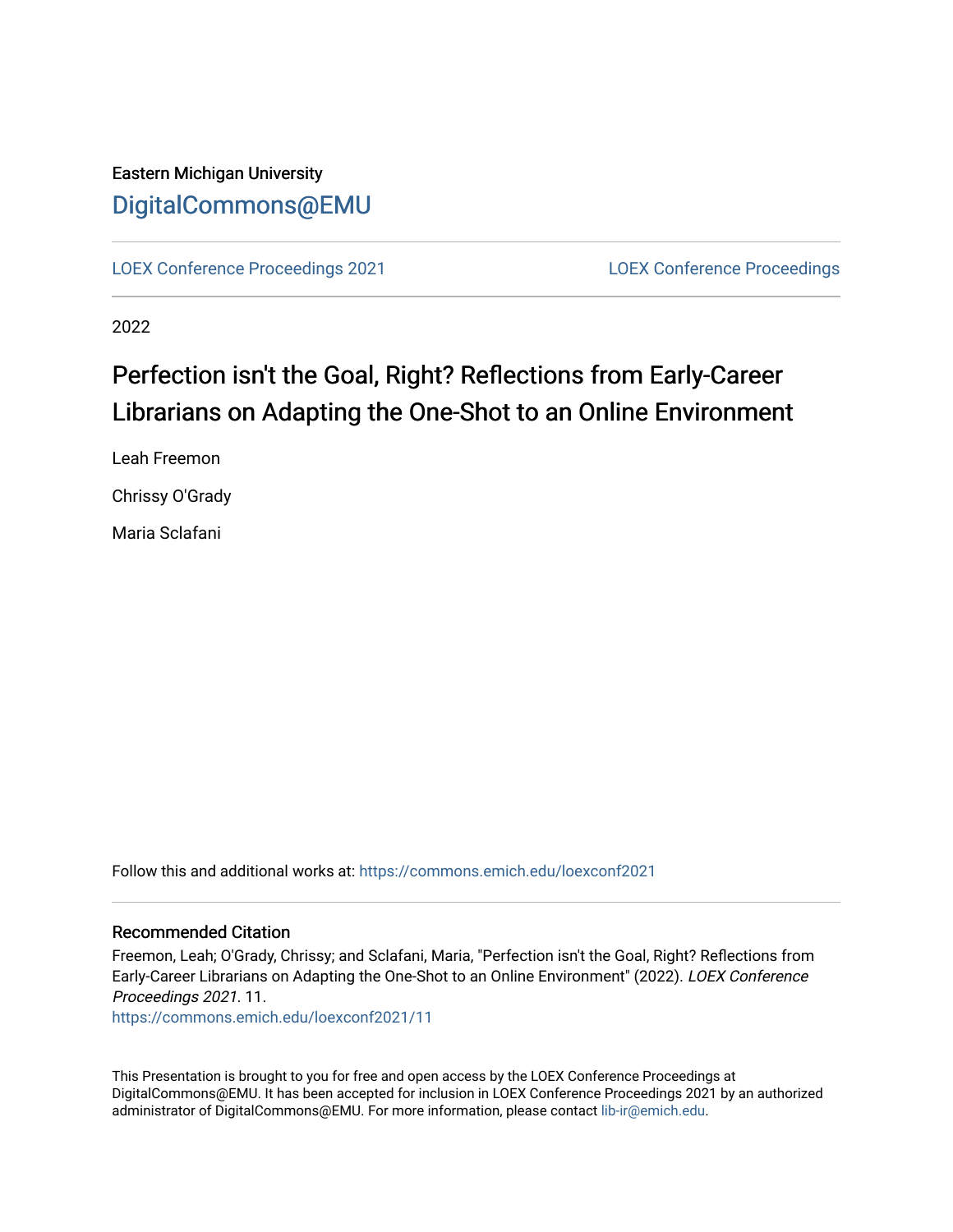# **PERFECTION ISN¶T THE GOAL, RIGHT? REFLECTIONS FROM EARLY-CAREER LIBRARIANS ON ADAPTING THE ONE-SHOT TO AN ONLINE ENVIRONMENT**

#### LEAH FREEMON, CHRISSY O'GRADY AND MARIA SCLAFANI

#### **INTRODUCTION**

The COVID-19 pandemic has altered the way we teach and learn. It has forced our institutions to shift to online learning, close our libraries, work from home, and limit our in-person interactions. On a more personal level, it has caused us to experience loss, pain, isolation, and blurred the lines between work and home responsibilities. This life altering experience has caused us to expand our pedagogical approaches to focus on a sense of care for ourselves, our students, and our colleagues.

This paper is based on an interactive presentation at the LOEX 2021 conference that reflected on the experiences of three early-career librarians from different universities as they pivoted from in-person to online one-shot instruction due to the COVID-19 pandemic. This paper will discuss how adapting our instruction to online environments developed and expanded our pedagogical toolkits by embracing a pedagogy of care for online education, the importance of student-centered instruction, and opportunities for critical growth through reflective practices. Attendees were encouraged to reflect on their own experiences through a series of questions using Google Jamboard.

#### **PEDAGOGY OF CARE IN THEORY**

Although the panelists have been practicing a pedagogy of care for many years, the way we practice caring in our teaching changed in response to the pandemic. As Mehrotra (2021) observes, "though as educators we often make a clear distinction between our own experiences and that of our students, COVID-19 blurred those lines as we were all part of a collective experience" (p.539). As we adapted to unfamiliar ways of teaching, learning, living, and working—all of which impacted our well-being—the importance and value of caring pedagogy became increasingly clear. We revisited the early scholarship on ethics and pedagogies of care, and were surprised by how fully it resonated with our current experiences. For the purposes of this paper, a 'pedagogy of care' and 'caring pedagogy' are synonymous terms understood to involve the practice of an ethic of care in a teaching context. Based on our review of the scholarship, we have identified three core principles of a pedagogy of care: care and student engagement are prioritized, care is relational, and caring requires a holistic approach to education.

The first principle requires the act of caring itself be prioritized. As Noddings (2003) observes, "the primary aim of every educational institution and of every educational effort must be the maintenance and enhancement of caring" (p.172). Likewise, the teacher must prioritize engaging with the student:

when a teacher asks a question in class and a student responds, she receives not just the 'response' but the student...She is not seeking the answer but the involvement of the [student]...The student is infinitely more important than the subject matter. (Noddings, 2003, p.176)

Although this principle seems simple, our educational institutions, for the most part, do not prioritize caring, and often we are not taught to practice a pedagogy of care, if we receive any instructional training at all.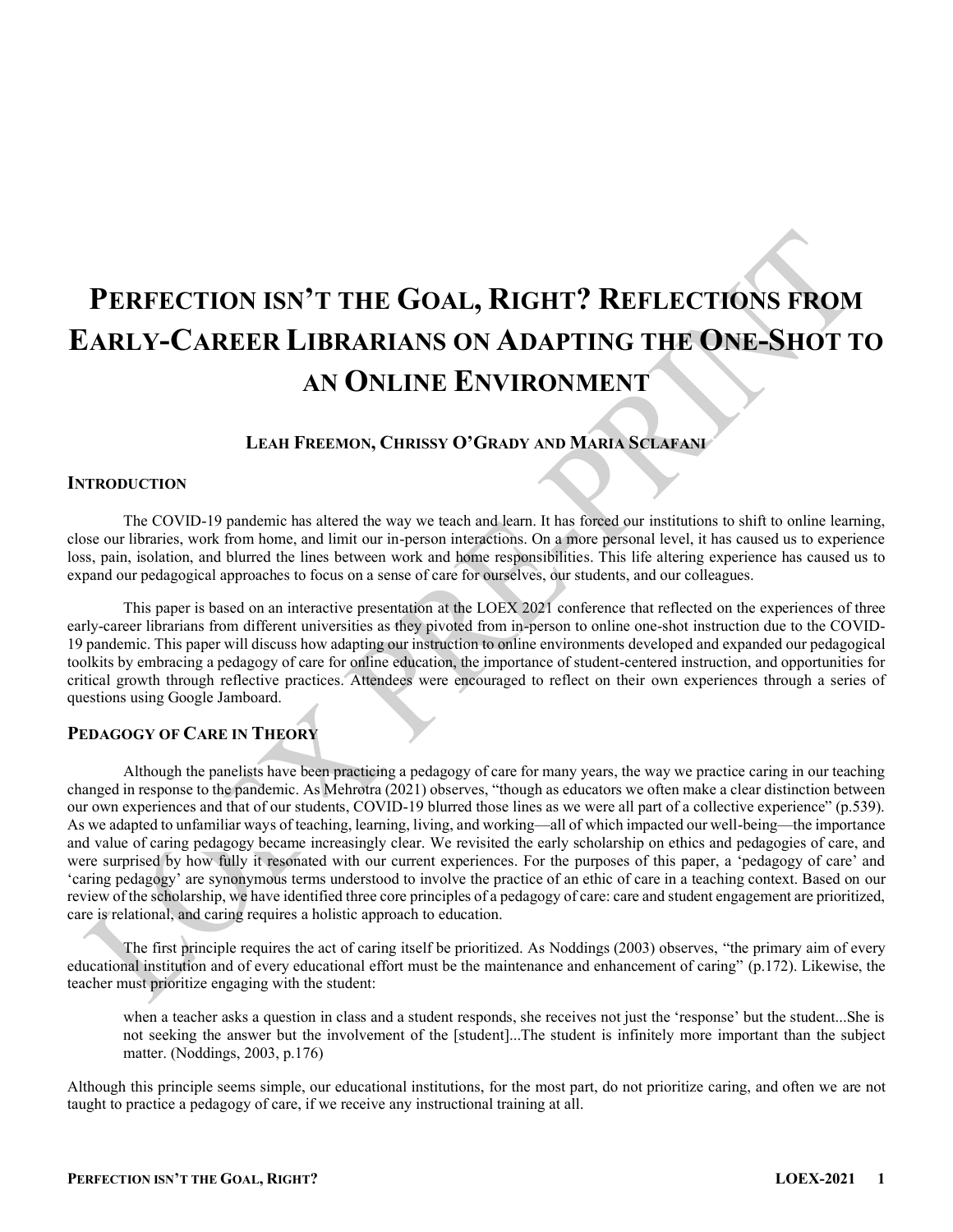The second principle refers to the nature of care as fundamentally relational, meaning that it involves interaction between two or more people. The developmental psychologist Carol Gilligan (1993) explains that an ethic of care, "which reflects a cumulative knowledge of human relationships, evolves around a central insight, that self and other are interdependent" (p.74). Furthermore, the relationship between self and other is necessarily reciprocal: "care becomes a medium of, ideally, mutual exchange, whereby self-interest is blended with the interests of others. By investing in the personhood of others, one's own personhood is advanced" (Traschel, 1995, p.33).

The third principle requires a holistic approach to education, which takes into account the whole personhood of both student and teacher. In *Teaching to Transgress*, bell hooks (1994) argues that "progressive, holistic education, 'engaged pedagogy'...emphasizes well-being. That means that teachers must be actively committed to a process of self-actualization that promotes their own well-being if they are to teach in a manner that empowers students" (p.15). We, as educators, must take care of ourselves first before we can take care of our students. We must, as Maria Accardi (2013) says, "secure our own oxygen mask before helping others secure theirs" (p. 93). If we neglect our own well-being, we risk burnout and creating an imbalance in the classroom where we require more of our students than we do of ourselves (hooks, 1994, p.21). The importance of this principle was thrown into sharp relief by the pandemic.

At LOEX 2021, after reviewing these principles, attendees were then asked to use Google Jamboard to engage with the questions "Which core principles of caring pedagogy resonate most with you? Why?"

#### **PEDAGOGY OF CARE IN LIBRARY INSTRUCTION**

A number of librarians have engaged in bringing pedagogy of care into library instruction. Accardi (2013) cites Thayer-Bacon and Bacon to define a caring teacher:

a caring teacher is personal, takes the time to get to know students, treats students as valued participants and collaborations in the learning environment, helps students learn to believe in themselves, is affirming and nurturing, fosters a safe and kind learning environment, and develops a respectful trusting relationship with students. (p. 45)

The idea that students are participants and collaborators can be a challenge in library instruction with limited time and little relationship building between instructor and students. Many librarians interact with students for only one session and are not involved in curriculum planning or research assignment design. Noddings (1984) asserts that a pedagogy of care doesn't require creating a long-lasting relationship with all students, but rather being "totally and nonselectively present to the student-to each student-as he addresses me" (p. 180), which we can do in a one-shot session. We are also often tasked with teaching far more content than we have time for. Although one-shots can feel like a race to get through content, we have to remember to prioritize engaging with the student over covering all the content. It is also easy to fall back on a point-and-click pedagogy that designates us as experts and students as consumers. Pedagogy of care challenges us to do better and bring our students into the learning process through student centered instruction strategies.

Pedagogy of care is challenging to implement successfully in a face-to-face classroom setting, but is even harder to achieve in an online environment. As educator Colette Rabin (2021) notes, "interactive opportunities are limited for practicing caring, particularly authentic caring" (p. 40). The difficulty of creating relationships with students in a one-shot is even further hampered by an online environment. However, research indicates a number of instructor strategies for bringing care into an online classroom, such as "instructor vulnerability, promptness, humor, and eagerness [which] contributed to increased student interactions, motivation, engagement, and better learning outcomes" (Rabin, 2021, p. 40). Additionally, there are a number of activities that have been identified as caring, such as "synchronous activities; peer-to-peer support through groupwork; projects drawing on students' interests; options for representing learning; solicitation of student feedback; and, relevant and simplified resources" (Rabin, 2021, p. 42). Librarians tasked with online instruction due to the pandemic drew on this and other research to create synchronous and asynchronous content that showed care towards students.

#### **How We Put Pedagogy of Care into Practice**

At one panelist's institution, asynchronous online instruction has been highly encouraged as a more accessible approach to the online environment. This approach considers students' personal lives and mental health during a pandemic. Many students' home situations may not allow for stable internet access or dedicated class time, so the asynchronous material allows for more flexible engagement. The activities presented in research modules were relevant to the assignments students were being asked to complete. This respects students' time by not asking them to engage in activities that are not productive to the goals of the course. They can clearly see the benefits of the assignments. These asynchronous activities were also mutual learning opportunities. The students were asked to engage with each other in peer learning, and the librarians were able to learn more about the students' research process and strategies than from a traditional in-person class. This exemplifies the care is relational principle of caring pedagogy by demonstrating that we can and should learn from each other.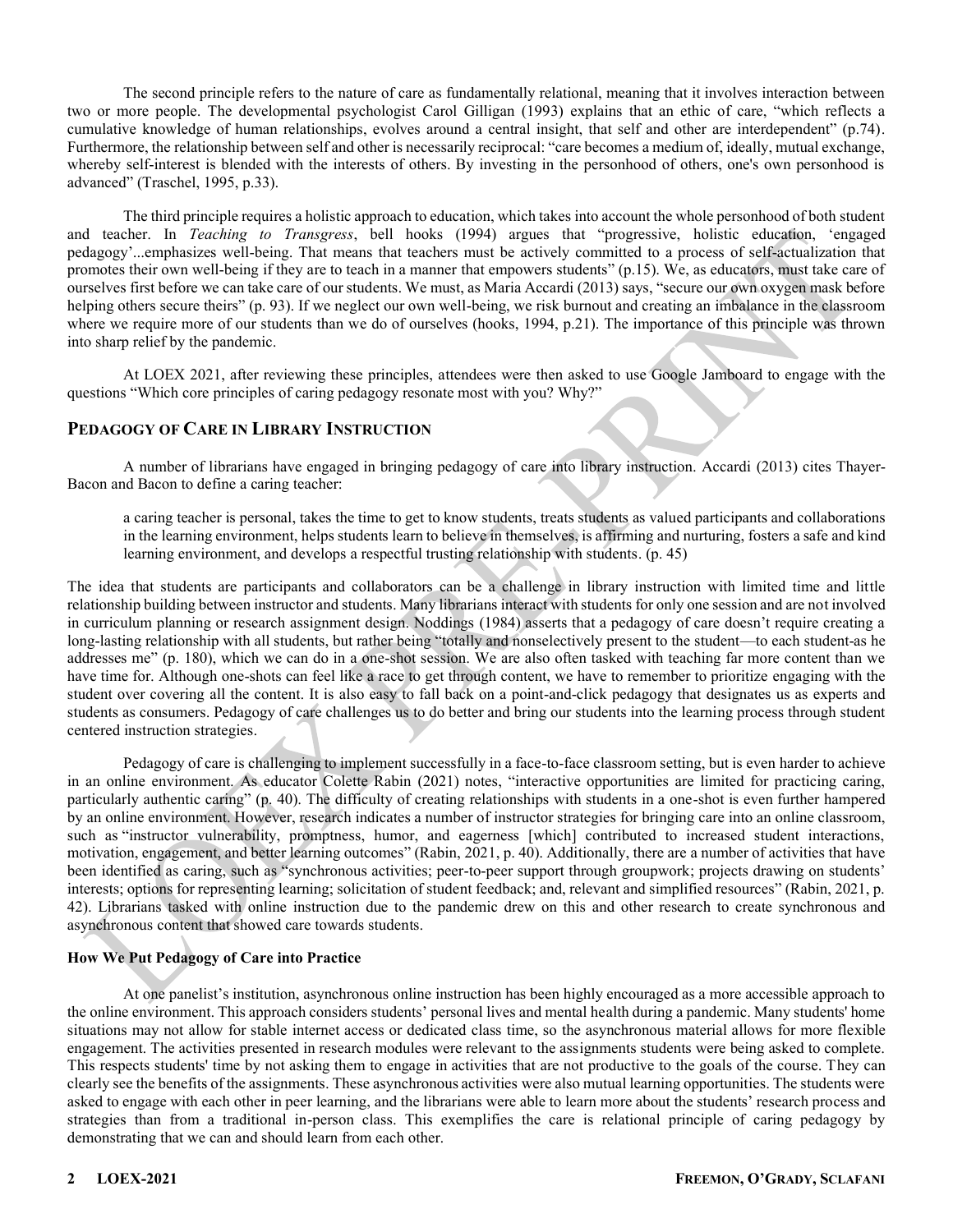At another panelist's institution, a pedagogy of care approach was focused primarily on teaching librarians. The teaching librarians group, consisting of 10 librarians, decided to only offer remote instruction starting in Fall 2020. The format of the instruction was left up to the librarian, providing flexibility based on online teaching comfort and capacity. Drop-in sessions were established for teaching librarians throughout the fall semester to provide a space for discussions, idea sharing, and reflection. A topic often discussed in these drop-in sessions and in informal conversations were how to quickly establish rapport with students in online instruction sessions. One approach some librarians embraced was a quick and fun opening prompt. An example of a prompt is "what was your favorite cereal growing up?" These prompts were answered by the librarian, students, and the instructor in the chat feature of a synchronous session and provided an opportunity to establish connection before jumping into a lesson.

At the third panelists' institution, the flexibility faculty were given to select a course delivery format resulted in a mixture of in-person, synchronous and asynchronous classes. This created a lot of confusion for instruction librarians, who received requests for all three formats in Fall 2020. The confusion and stress caused by figuring out how to provide instruction in a safe and manageable way prompted librarians to reconsider how they practiced caring pedagogy. After some uncomfortable conversations and experiences, they learned to only offer remote instruction and emphasize the importance of advance notice in campus email digests. The third panelist primarily provided synchronous instruction, so she focused on developing strategies for engaging with students. She discovered building a variety of activities into her lesson plan allowed her to pick and choose which ones to use in the session based on students' responses. Forms, surveys, tutorials, and other activities were designed to be easily modified and reused, so the amount of prep required for sessions decreased over the course of the semester. Activities ranged from brief mindfulness exercises to asking students to answer questions about their research and then following up with students or the instructor after the session.

After this overview of each panelist's institutional response, attendees were then asked to engage via Google Jamboard with the question "How have you implemented student-centered instruction online?"

#### **REFLECTIVE TEACHING PRACTICES**

We've experienced unprecedented change in our personal and professional lives due to COVID-19. By embracing reflective practices, librarians and library workers can grow from our experiences over the past year and expand our pedagogical toolkits as educators. As Nicole Cooke (2020) articulated well, "when we examine ourselves and commit to learning and growing in new ways, we are better for it, and our pedagogy can improve and expand as a result" (p. 89).

Reflective practices can be a means for growth and development for librarians who teach, especially when a pedagogy of care is utilized. Hibajene Shandomo (2010) describes reflective practice as "a process of self-examination and self-evaluation in which effective educators regularly engage to improve their professional practices" (p. 103). As Saunders and Wong (2020) describe, we probably already engage in some form of reflection, but there is a difference between casual and formal reflection. A casual reflective practice can include taking a moment after a teaching session to identify when students were confused or disinterested. The goal of more formal reflection should be "intentional and analytic, and we must apply what we learn from our reflection to inform our practice" (Saunders and Wong, 2020, p. 248).

Educators have taken the basic definition of reflective practice and expanded it to incorporate critical theory. Brookfield (2017) defines critical reflection as "the sustained and intentional process of identifying and checking the accuracy and validity of our teaching assumptions´ (p. 3). Brookfield argues that our assumptions can be viewed through four lenses: students; colleagues; personal experience; and theory. The way reflection becomes critical is when we focus on understanding power and hegemony (Brookfield, 2017, p. 9). Librarians and library workers can benefit from incorporating critical reflective practices alongside a pedagogy of care into our librarianship practice. Nicole Cooke (2020) described her own journey with critical self-reflection by describing it as a process "that facilitated the strengthening and deepening of my critical library instruction and pedagogy" (p. 86).

Reflective practice is useful and beneficial regardless of what approach to teaching you take or how much teaching you do. It can help us think and learn from a teaching experience, an interaction with a colleague or student, and even determine our capacity to do something. Saunders and Wong (2020) outline a four-step process introduced by York-Barr et al. in 2006 as a way to develop a systematic reflective practice. Step one involves thinking about "what happened?" before moving onto step two, which is the "Why?" After the why, comes step three the "So what?" and step four the "Now what?" As Saunders and Wong (2020) articulated so well, this four-step process "encourages us to reflect on our actions and to use reflection as a step toward taking action" (p. 248).

After this overview of key tenets of reflective practice, attendees of the LOEX session were then guided through two reflective questions using Google Jamboard, keeping in mind the four-step process that Saunders and Wong outlined, and the pedagogy of care practices explored earlier in the session. Attendees were asked "be honest with yourself, how has this year been for you? How has it affected your teaching?" The purpose of this question was to highlight the importance of self-care during a time of uncertainty and acknowledge how it impacted our roles as teaching librarians. Attendees were then asked "please share a time when an instruction session or instruction activity has not gone as planned and how you used (or plan to use) that experience to further develop your instructional practice." The purpose of this question was to collectively practice critical reflection to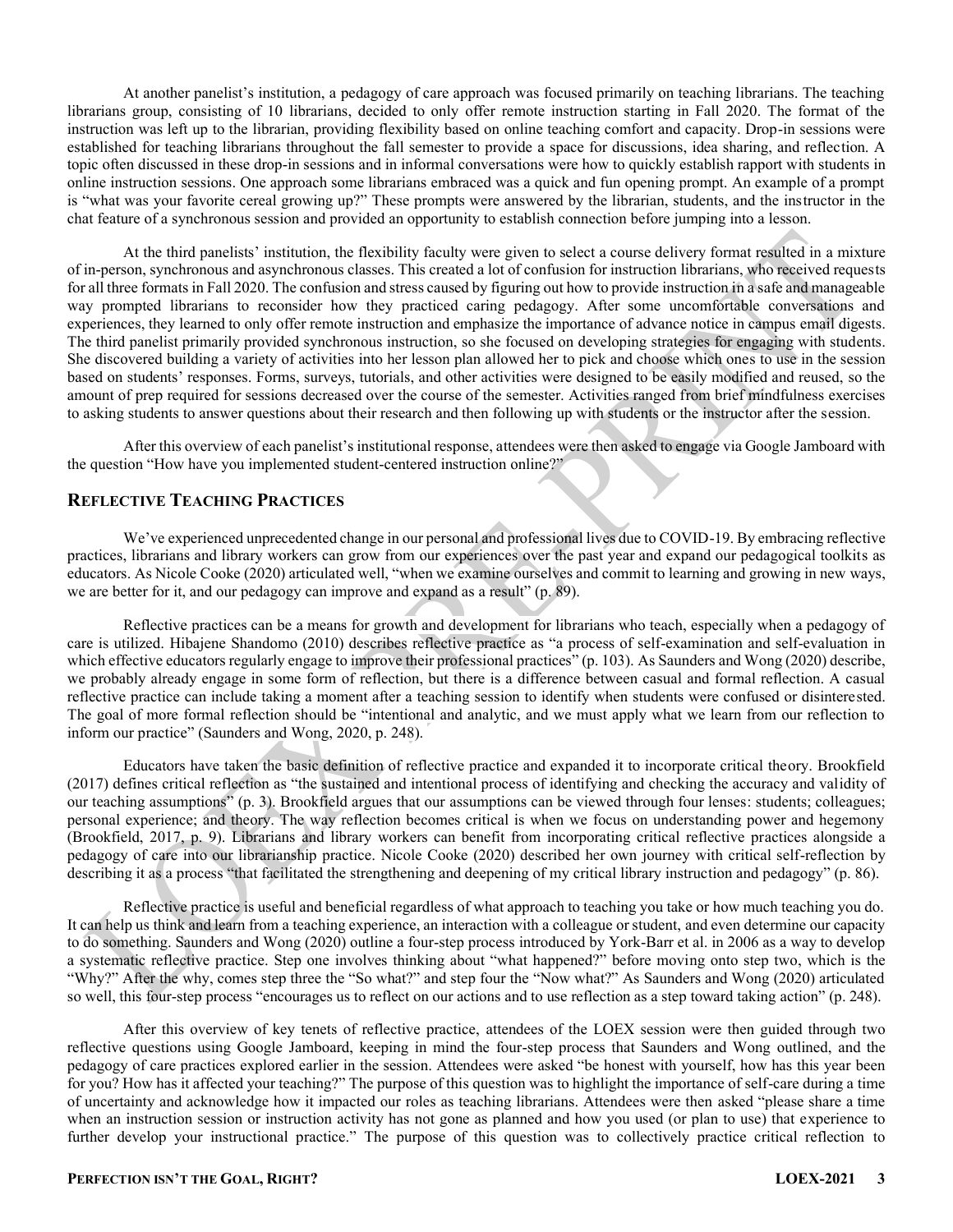demonstrate that "good reflectors move beyond description of an experience and begin to identify problems or questions, gather information to address the questions, study the issues and the gathered information, and make sound decisions for further action based [on] this act of studying" (Goodsett, 2014, p 12).

#### **CONCLUSION**

We have found that adapting our instruction to online environments due to COVID-19 developed and expanded our pedagogical toolkits. By embracing a pedagogy of care, we have a better understanding of our own needs, and the needs of our colleagues and students. By focusing on student centered instruction, we develop relevant learning activities regardless of mode of instruction. Lastly, by embracing critical reflection, we use experiences and assumptions to grow and enact changes in our instructional practices.

To end the LOEX 2021 session, attendees were asked one last question: "We made all these changes because of the pandemic, but what are we going to keep when we 'return to normal'? How are we going to shift from emergency instruction changes to long term changes to our instructional design and practice?"